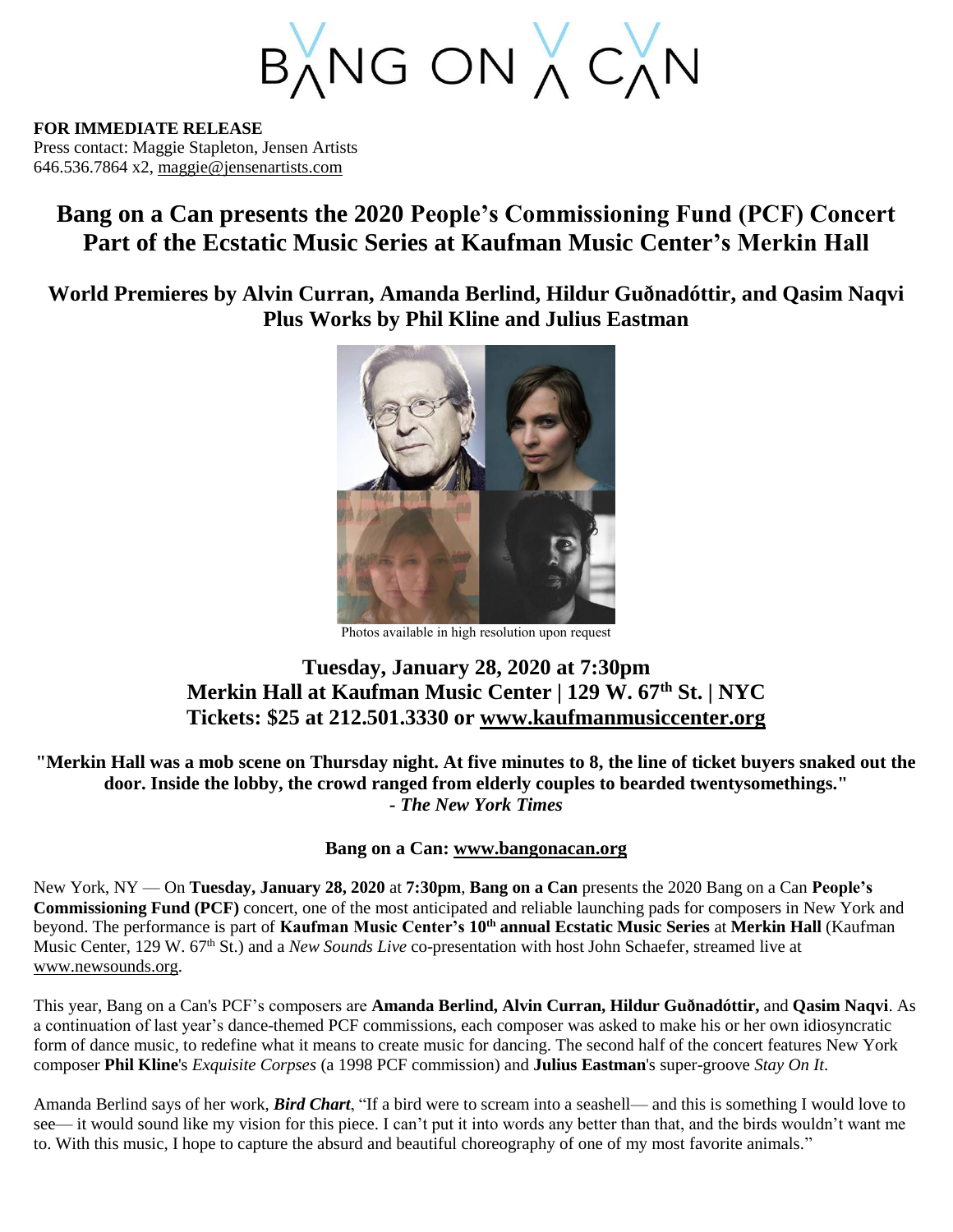"I don't dance, just love it," says Alvin Curran. "Starting at the age 11 playing trombone in a Junior-High dance band, on to college playing piano in Dixieland and Modern Jazz Bands, my father's Bar Mitzvah Band in Providence, Society Bands up and down the east coast and show bands in the Catskills and Las Vegas. In those analogue years, wherever anyone was dancing I was playing. During my composition studies in the late 50s/early 60s, 'the beat' was considered an infectious disease. But whatever I was writing, my music soon found its way into the world of downtown dance, primarily with Trisha Brown, Joan Jonas, Margie Jenkins, Merce Cunningham, Yoshiko Chuma, Molissa Fenley, Nancy Karp, The Ballet de Lyon, and many others." For his new work for the Bang on a Can All-Stars, "I went straight to my AC FAKE BOOK looking for materials that could inspire a plate of one-note melodies gently grilled over dysfunctional harmonies in 4/4 to no/4 time. '*Missteps'* is really about all of the above in my long history of composing unpopular music – all the while dancing on the keyboard to the popular kind."

Hildur Guðnadóttir's *Illimani* is "a document of the stream of notes in my head whilst moving." Gudnadottir explains, "I realized that since the only physical dancing I do these days, is with my son in the kitchen dancing to Justin Bieber, the closest thing to any other type of dance I experience nowadays is the constant stream of melodies that just go on and on and on in my head as soon as I start moving. Biking, walking, commuting, somewhat dancing – this is roughly what my head sounds like."

According to Qasim Naqvi, "*Featureless* is inspired by some theories on black holes, in particular the transformation of the human form as it moves through a collapsed neutron star."

The Bang on a Can All-Stars turn to the PCF archives to present Phil Kline's *Exquisite Corpses*, commissioned in 1998. When his new work was premiered, Kline said, "'Exquisite Corpses' was a surrealist parlor game, where one person would draw a head, fold the paper and hand it to the next person, who would draw the torso, etc. The completed picture was the exquisite corpse – but I wasn't really thinking about that when I originally conceived the piece. I used to have a real anti-technological attitude, but using a sequencer began to influence the way I work. It gave back as much as any other artistic process, without compromise or loss of intensity, and in this case it directly led to some of the structural elements in this piece. With the sequencer as note processor I was able to move things around, take them out, put them back in other places. I was connecting the knees to the neck, pulling out the head, so in the end I ended up playing 'Exquisite Corpses' after all."

The All-Stars will also perform Julius Eastman's *Stay On It* (arr. Ed RosenBerg III and Ken Thomson). David Lang, Pulitzer Prize winner and Bang on a Can co-founder says, "The definition of 'ahead of his time,' Julius Eastman was a pioneer of performance art, gay activism and civil rights advocacy. *Stay On It* is both a title and an instruction for how to make minimal music – find something simple and charming and beautiful to do, and stay on it."

**About the People's Commissioning Fund (PCF):** Created in 1997, PCF is a radical partnership between artists and audiences to commission works from adventurous composers and is one of the first pre-social media, crowd-sourcing art-creating platforms. The fund began when Bang on a Can co-founders Michael Gordon, David Lang and Julia Wolfe recognized a need to go beyond the usual sources of support to create new, groundbreaking music. Each year, Bang on a Can pools together the contributions of hundreds of individuals to fund the commissions. Donations range from \$5 to \$5,000. To date, over 50 new pieces have been created through PCF, and over \$300,000 has been raised. The pieces often become part the Bang on a Can All-Stars' permanent repertoire, and these works go on to make debuts across the U.S. and throughout Europe and Asia. Past commissions have gone to composers including Nik Bärtsch, Eve Beglarian, Oscar Bettison, Nick Brooke, Jeffrey Brooks, Jace Clayton, Anna Clyne, Dan Deacon, Bryce Dessner, Sussan Deyhim, James Fei, Ben Frost, Yoav Gal, Annie Gosfield, Erdem Helvacioglu, John Hollenbeck, Cynthia Hopkins, Jóhann Jóhannsson, Karsh Kale, Carla Kihlstedt, John King, Glenn Kotche, Lukas Ligeti, Annea Lockwood, David Longstreth, Alvin Lucier, Rene Lussier, Keeril Makan, Ingram Marshall, Miya Masaoka, Paula Matthusen, Marc Mellits, Kate Moore, Thurston Moore, Virgil Moorefield, Richard Reed Parry, Joshua Penman, Tristan Perich, Dan Plonsey, Ed Ruchalski, Caroline Shaw, Matthew Shipp, Gabriella Smith, Christine Southworth, Lok Yin Tang, Jim Thirwell, Ken Thomson, Toby Twining, Stefan Weisman, Daniel Wohl, Zhang Shouwang, and Pamela Z.

**About the Bang on a Can All-Stars:** The Bang on a Can All-Stars are Ashley Bathgate, cello; Robert Black, bass; Vicky Chow, piano and keyboards; David Cossin, percussion; Mark Stewart, electric guitar; and Ken Thomson, clarinets. Known worldwide as some of the best contemporary musicians, the Bang on a Can All-Stars formed in 1992 and are recognized for their ultra-dynamic live performances and recordings of today's most innovative music. Freely crossing the boundaries between classical, jazz, rock, world and experimental music, this six-member amplified ensemble has consistently forged a distinct category-defying identity. With a massive repertoire of works written specifically for the group's distinctive instrumentation and style of performance, the All-Stars have become a genre in their own right.

Performing throughout the U.S. and internationally, the Bang on a Can All-Stars have shattered the definition of what concert music is today. The group's celebrated projects include their landmark recording of Brian Eno's ambient classic *Music for Airports* and Terry Riley's *In C*, as well as live performances with Philip Glass, Meredith Monk, Don Byron, Iva Bittova, Thurston Moore, and others. Recent project highlights include *[Road Trip](https://bangonacan.org/staged_productions/road_trip)*, an immersive and visually stunning concert collaboratively-composed by Michael Gordon, David Lang, and Julia Wolfe to commemorate the 30+ year journey of Bang on a